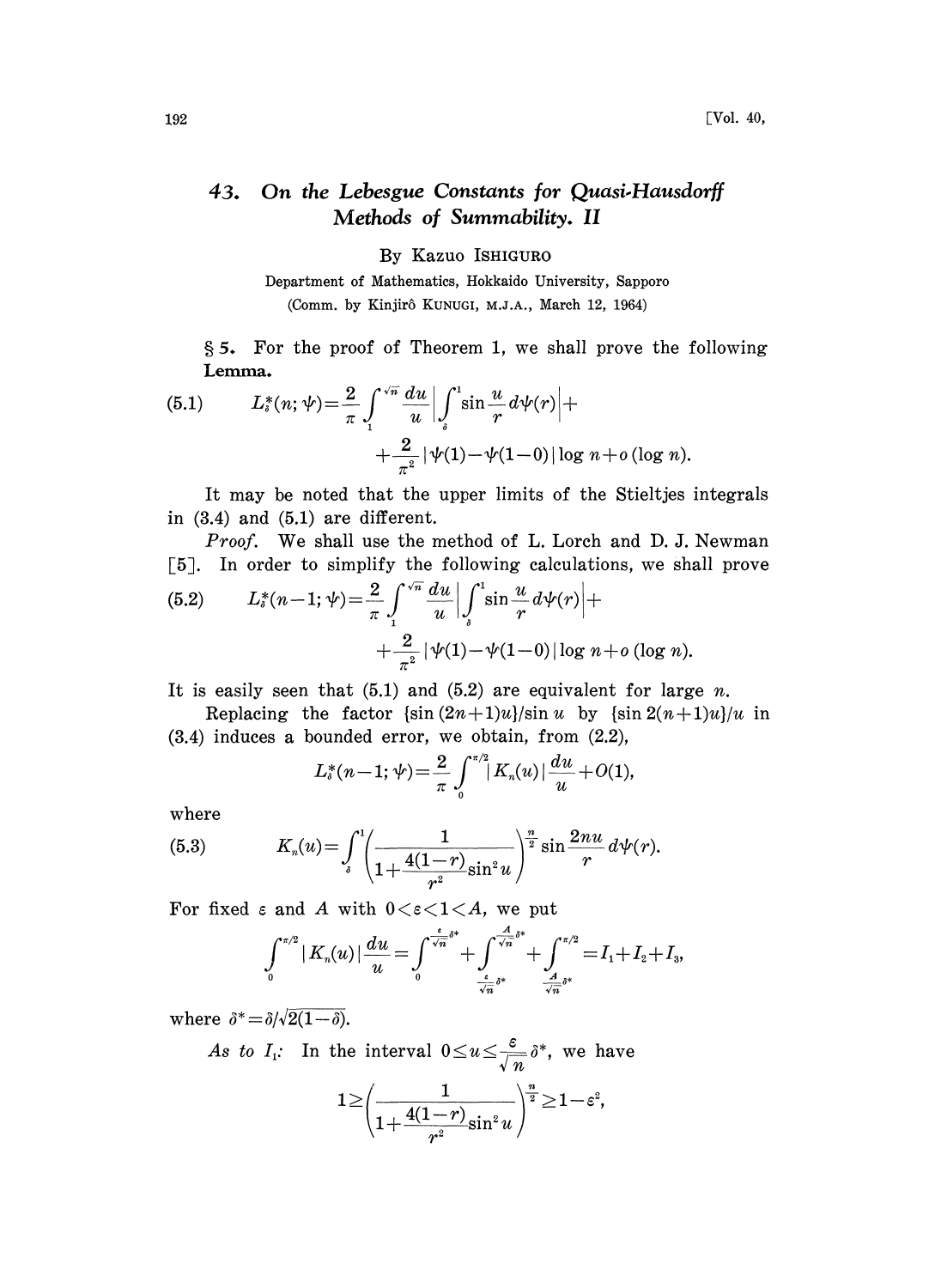whence

$$
\bigg| \big| K_n(u) \big| - \bigg| \int_s^1 \!\!\sin \frac{2 n u}{r} d \psi (r) \bigg| \bigg| \!\leq\! \varepsilon^2 V\!(\psi),
$$

where  $V(\psi)$  is the total variation of  $\psi(r)$  in the interval  $0 \le r \le 1$ . Obviously, for  $0 \le u \le \frac{\pi}{2}$ ,

$$
\left| \left| K_n(u) \right| - \left| \int_s^1 \sin \frac{2nu}{r} \, d\psi(r) \right| \right| \leq \frac{2nu}{\delta} \, V(\psi).
$$

Hence,

$$
I_1 = \int_0^{\frac{\epsilon}{\sqrt{n}}s^*} |K_n(u)| \frac{du}{u}
$$
  
= 
$$
\int_0^{\frac{\epsilon}{\sqrt{n}}s^*} \frac{du}{u} \Big| \int_s^1 \sin \frac{2nu}{r} d\psi(r) \Big| + E_0,
$$

where

$$
\begin{aligned} |E_0| \le V(\psi) & \int_0^{\frac{\epsilon}{n} \delta^*} \frac{2 n u}{\delta} \frac{du}{u} + V(\psi) \int_{\frac{\epsilon}{n} \delta^*}^{\frac{\epsilon}{\sqrt{n}} \delta^*} \varepsilon^2 \frac{du}{u} \\ = & \left( \frac{2 \varepsilon \delta^*}{\delta} + \frac{\varepsilon^2}{2} \log n \right) V(\psi). \end{aligned}
$$

Next,

$$
\int_{\frac{\epsilon}{\sqrt{n}}\delta^*}^{\frac{1}{2\sqrt{n}}}\frac{du}{u}\bigg|\int_{\delta}^1\sin \frac{2nu}{r}\,d\psi(r)\bigg|\!\leq\!\Big(\!\log\frac{1}{2\varepsilon\delta^*}\Big)V(\psi),
$$

so that, replacing  $2nu$  by  $u$ ,

(5.4) 
$$
I_1 = \int_{1}^{\sqrt{n}} \frac{du}{u} \Big| \int_{\delta}^{1} \sin \frac{u}{r} d\psi(r) \Big| + E_1,
$$

where

$$
\begin{aligned}|E_1|\leq |E_0|+\Bigl(\log\frac{1}{2\varepsilon\delta^*}\Bigr)V(\psi)+\frac{1}{\delta}V(\psi)\\ \leq \Bigl\{\frac{2\varepsilon\delta^*}{\delta}+\frac{\varepsilon^2}{2}\log\,n+\log\frac{1}{2\varepsilon\delta^*}+\frac{1}{\delta}\Bigr\}\,V(\psi).\end{aligned}
$$

As to  $I_2$ : Since  $|K_n(u)| \le V(\psi)$ , we have

(5.5) 
$$
|I_z| \leq \left(\log \frac{A}{\varepsilon}\right) V(\psi).
$$

As to 
$$
I_3
$$
: From (5.3), we have  
\n
$$
K_n(u) = [\psi(1) - \psi(1-0)] \sin 2nu + \int_{s}^{1-0} \left( \frac{1}{1 + \frac{4(1-r)}{r^2} \sin^2 u} \right)^{\frac{n}{2}} \sin \frac{2nu}{r} d\psi(r).
$$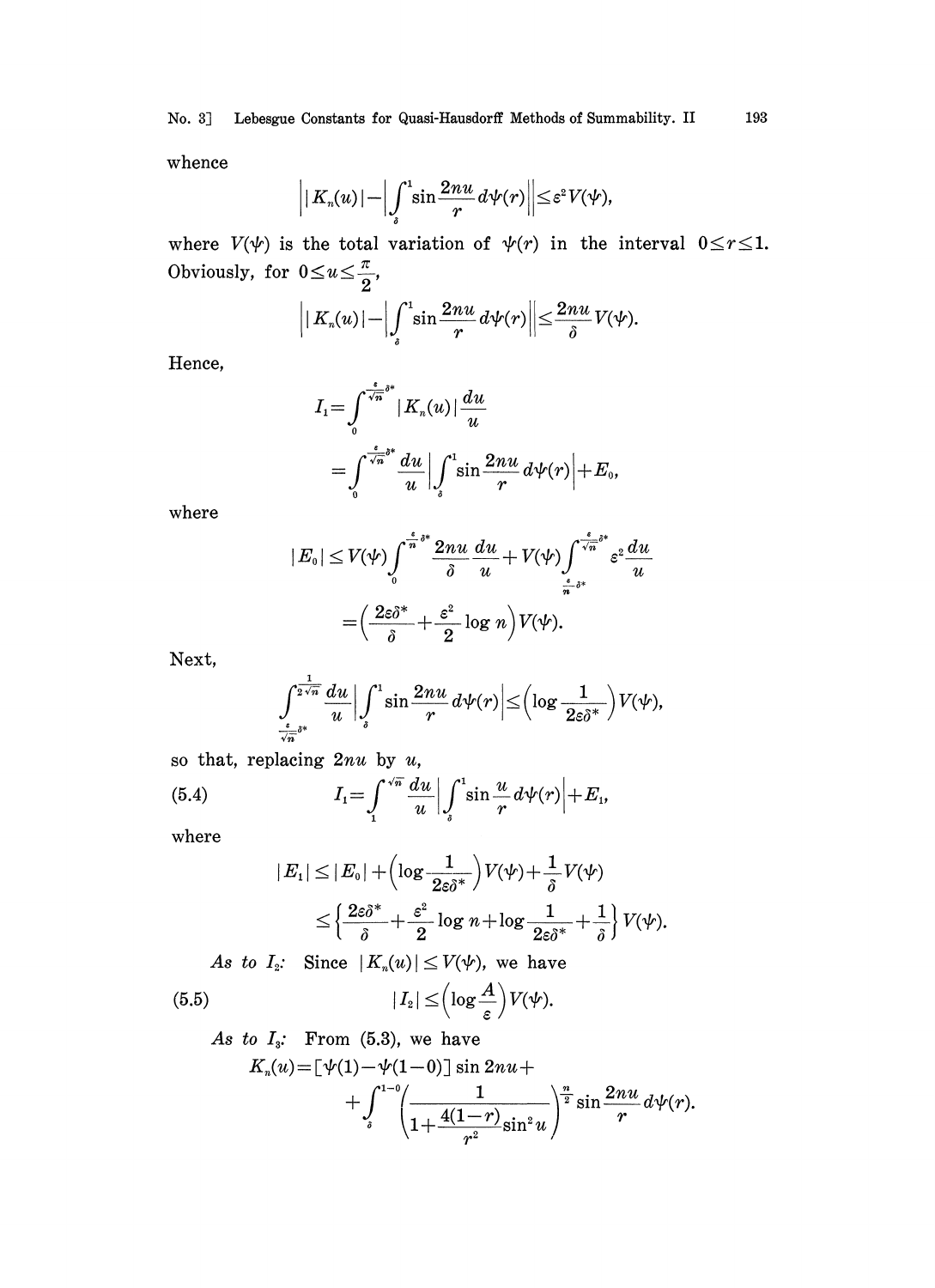Further, for  $\frac{A \delta^*}{\sqrt{n}} \!\leq\! u \!\leq\! \frac{\pi}{2},$  we have

$$
\frac{\left( \frac{1}{1 + \frac{4(1-r)}{r^2} \sin^2 u} \right)^{\frac{n}{2}} \leq \left( \frac{1}{1 + \frac{4(1-r)}{r^2} \left( \frac{2}{\pi} \right)^2 \frac{(A\delta^*)^2}{n}} \right)^{\frac{n}{2}}}{\leq \exp \left\{ - \frac{4(1-r)}{r^2} \frac{(A\delta^*)^2}{\pi^2} \right\}}
$$

for large n.

Hence

$$
\begin{aligned} \int_{s}^{1-0}\!\!\left(\frac{1}{1\!+\!\frac{4(1\!-\!r)}{r^2}{\sin^2 u}}\right)^{\!\frac{n}{2}}\!\sin\frac{2nu}{r}\,d\psi(r)\Bigg|\\ \leq& \int_{s}^{1-0}\!\exp\!\Big\{-\frac{4(1\!-\!r)}{r^2}\frac{(A\delta^*)^2}{\pi^2}\Big\}\vert\,d\psi(r)\vert\!=\!\phi(A), \end{aligned}
$$

say. It may be noted that  $\phi(A)$  is independent of n, and tends to  $\frac{V_s}{\sqrt{2\pi}}$  ( $r^2 = \pi^2$ )<br>say. It may be noted that  $\phi(A)$  is independent of *n*, and tends to<br>zero as  $A \rightarrow \infty$  from the Lebesgue principle of dominated convergence.

Hence, we obtain

$$
I_{3}=|\psi(1)-\psi(1-0)|\int_{\frac{A}{\sqrt{n}}^{3}}^{\frac{\pi}{2}}\frac{|\sin 2nu|}{u}du+E_{3},
$$

where

$$
|E_s|\!\leq\!\phi(A)\!\int_{\frac{A}{\sqrt{n}}^{s*}}^{\frac{n}{s}}\frac{du}{u}\!\leq\!\phi(A)\log n
$$

for all large  $n$ . Here

$$
\int_{\frac{A}{\sqrt{n}}s^*}^{\frac{\pi}{2}} \frac{|\sin 2nu|}{u} du = \int_{\frac{A}{\sqrt{n}}s^*}^{\frac{\pi}{2}} \frac{|\sin 2nu| - \frac{2}{\pi}}{u} du + \\ + \frac{2}{\pi} \log \frac{\pi \sqrt{n}}{2A} = \frac{1}{\pi} \log n + E_4
$$

where  $|E_4| \leq \log A + C$ , with

$$
C = \sup_{v > v \ge 1} \left| \int_v^v \frac{|\sin v| - \frac{2}{\pi}}{v} dv \right| < \infty.
$$

Thus,

(5.6) 
$$
I_{3} = \frac{1}{\pi} |\psi(1) - \psi(1-0)| \log n + E_{5},
$$

where

$$
|E_5| \leq |\psi(1) - \psi(1-0)| \{ \log A + C \} + \phi(A) \log n.
$$

Since